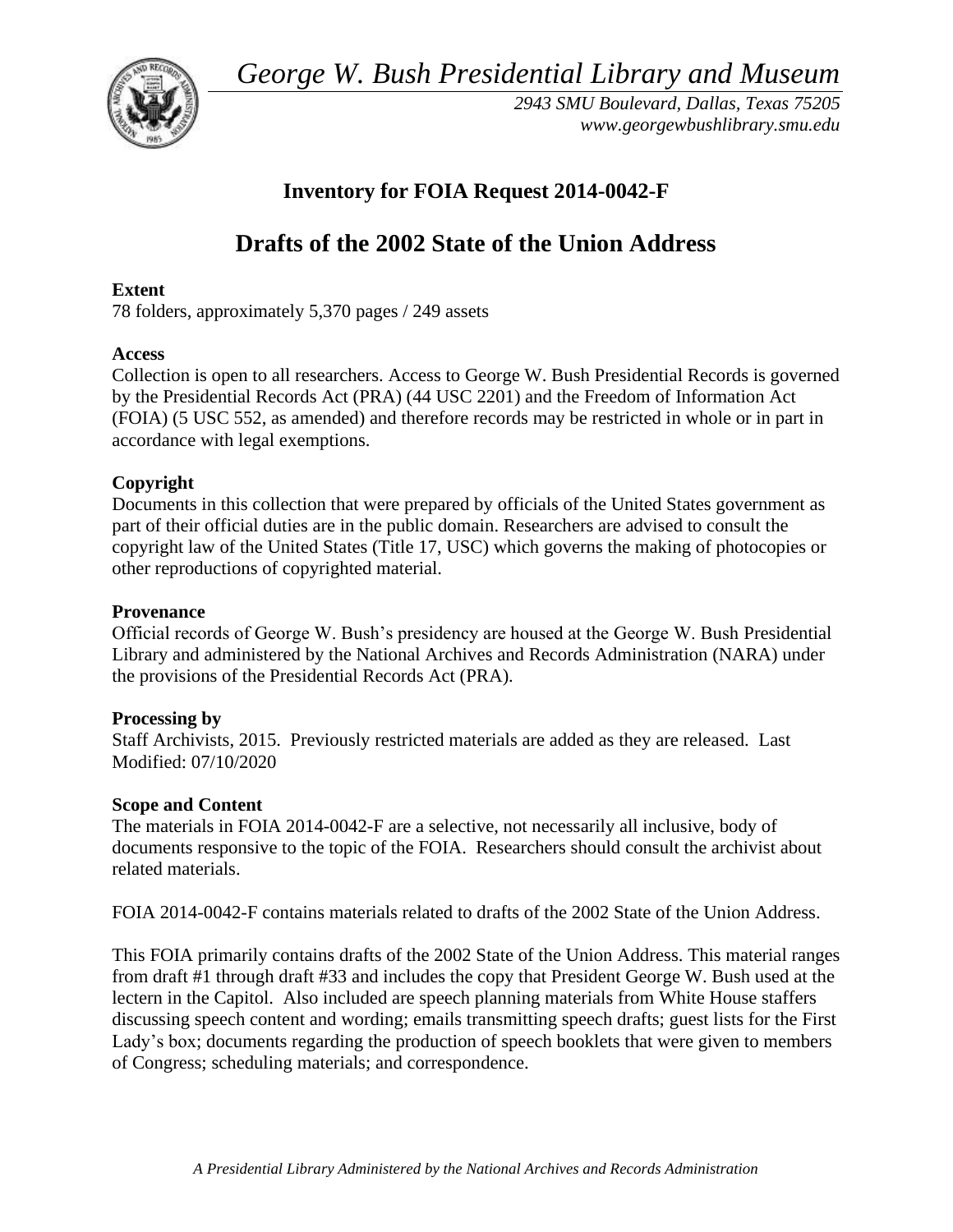It should be noted that many of the documents listed here have been closed to National Security classification and/or exemptions of the Freedom of Information Act.

## **System of Arrangement**

 The materials in FOIA 2014-0042-F are a systematic body of documents responsive to the topic of the FOIA. Researchers should consult an archivist about related materials.

FOIA request 2014-0042-F contains records on drafts of the 2002 State of the Union Address.

Documents responsive to this FOIA were found in these collection areas – White House Office of Records Management (WHORM) Subject Files, Staff Member Office Files, and George W. Bush Presidential Electronic Records.

WHORM Subject Files are processed at the document level.

The WHORM Subject File compiled by the White House Office of Records Management is comprised of a series of documents assigned a letter/number combination and filed in a subject category. A complete listing of the subject categories including a detailed description of each category is available in our research room and on our website at <www.georgewbushlibrary.smu.edu>

Staff Member Office Files are maintained at the folder level by staff members within their individual offices and document all levels of administration activity.

Staff Member Office Files are processed at the folder level, that is, individual documents are not selected and removed from a folder for processing. While this method maintains folder integrity, it frequently results in the incidental processing of documents that are not wholly responsive to the subject area.

The Executive Office of the President (EOP) instance of the Electronic Records Archive (ERA) contains electronic records created or received by President George W. Bush. These records are stored in Search and Access Sets (SAS) that represent their originating computer program, such as Exchange Email or the Worker and Visitor Entry System (WAVES). In addition to records captured from the White House's electronic systems, EOP-ERA also contains records from the home and shared drives used by White House staff.

George W. Bush Presidential Electronic Records are a unique segment preserved in an electronic system separate from the Electronic Records Archive (ERA). The records are processed by topic, printed, and filed in folders. Folders are arranged by Search and Access Set and thereunder by date.

George W. Bush Presidential Electronic Records contain electronic records created or received by members of the White House staff, as well as the Commission on Weapons of Mass Destruction. These frequently classified records document the daily constitutional and statutory duties carried out by the George W. Bush administration and include record types such as email, email attachments, Night Notes, and cables.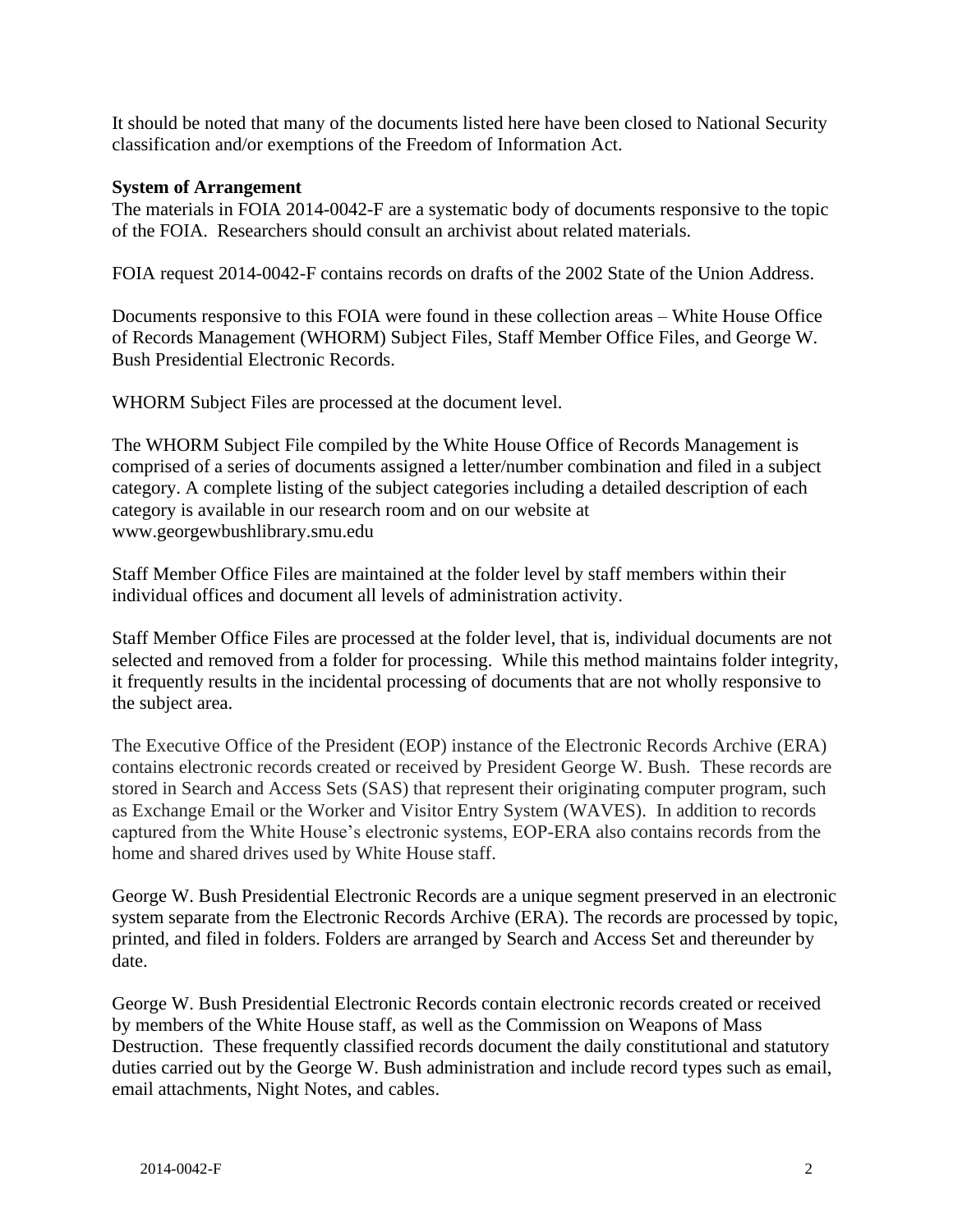The following is a list of electronic search results lists (SRLs) and folders processed in response to FOIA 2014-0042-F:

### *George W. Bush Electronic Records*

ARMS contains 165 assets. NSC contains 3 assets. WHO contains 81 assets.

## *George W. Bush Textual Records*

**Box 1** 

#### **Records Management, White House Office of**

Subject Files - FG001-07 (Briefing Papers)

01/27/2002 [460714]

01/29/2002 [460716]

Subject Files - SP230-02 (Address Before A Joint Session of the Congress, State of the Union)

503851 – 512010

#### **Staff Member Office Files**

Chief of Staff, White House Office of

Reynolds, Tim - Printed Materials

[Printed Materials - State of the Union, 01/29/2002]

Communications, White House Office of

Sforza, Scott - Subject Files

State of the Union (Tuesday, 01/29/2002)

State of the Union

State of the Union, Address to the 107th Congress, Second Session, 01/29/2002

Counsel's Office, White House

Miers, Harriet E. - Speech Files

State of the Union #8 with edits and #9

Counselor's Office

Hughes, Karen - Speech Files

SOTU 2002 [1]

SOTU 2002 [2]

State of the Union Speech 2002 [1]

State of the Union Speech 2002 [2]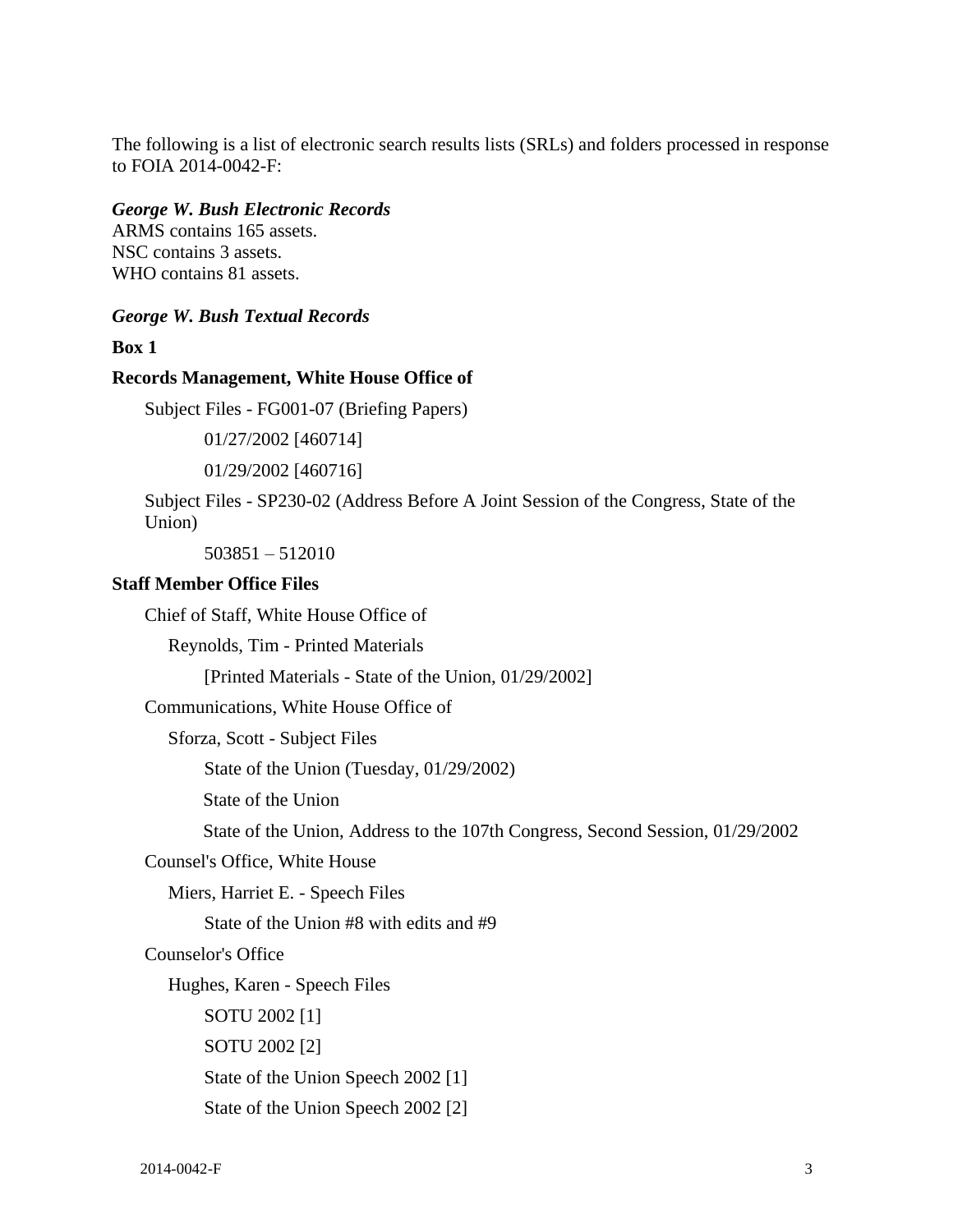State of the Union Speech 2002 [3] State of the Union Speech 2002 [4] [State of the Union Speech 2002] [1] [State of the Union Speech 2002] [2] Deputy Chief of Staff, White House Office of Bolten, Joshua (Josh) - Subject Files State of the Union 2002 (Drafts) Intergovernmental Affairs, White House Office of Kelly, James - Subject Files State of the Union 2002 Management and Administration, White House Office of Eichelberger, John - Subject Files State of the Union 2002 National Economic Council Sumerlin, Marc - Subject Files Miscellaneous: State of the Union Drafts National Security Council - Intelligence Programs and Reform Smith, James State of the Union 2002 National Security Council - National Security Advisor, Office of the Rice, Condoleezza Tuesday, 01/29/2002 **Box 2**  Speechwriting, White House Office of Campbell, Anne - Speech Files State of the Union 01/29/2002 [Folder 1] [1] State of the Union 01/29/2002 [Folder 1] [2] State of the Union 01/29/2002 [Folder 2] [1] State of the Union 01/29/2002 [Folder 2] [2]

State of the Union 01/29/2002 Drafts [Folder 1] [1]

State of the Union 01/29/2002 Drafts [Folder 1] [2]

State of the Union 01/29/2002 Drafts [Folder 1] [3]

State of the Union 01/29/2002 Drafts [Folder 2] [1]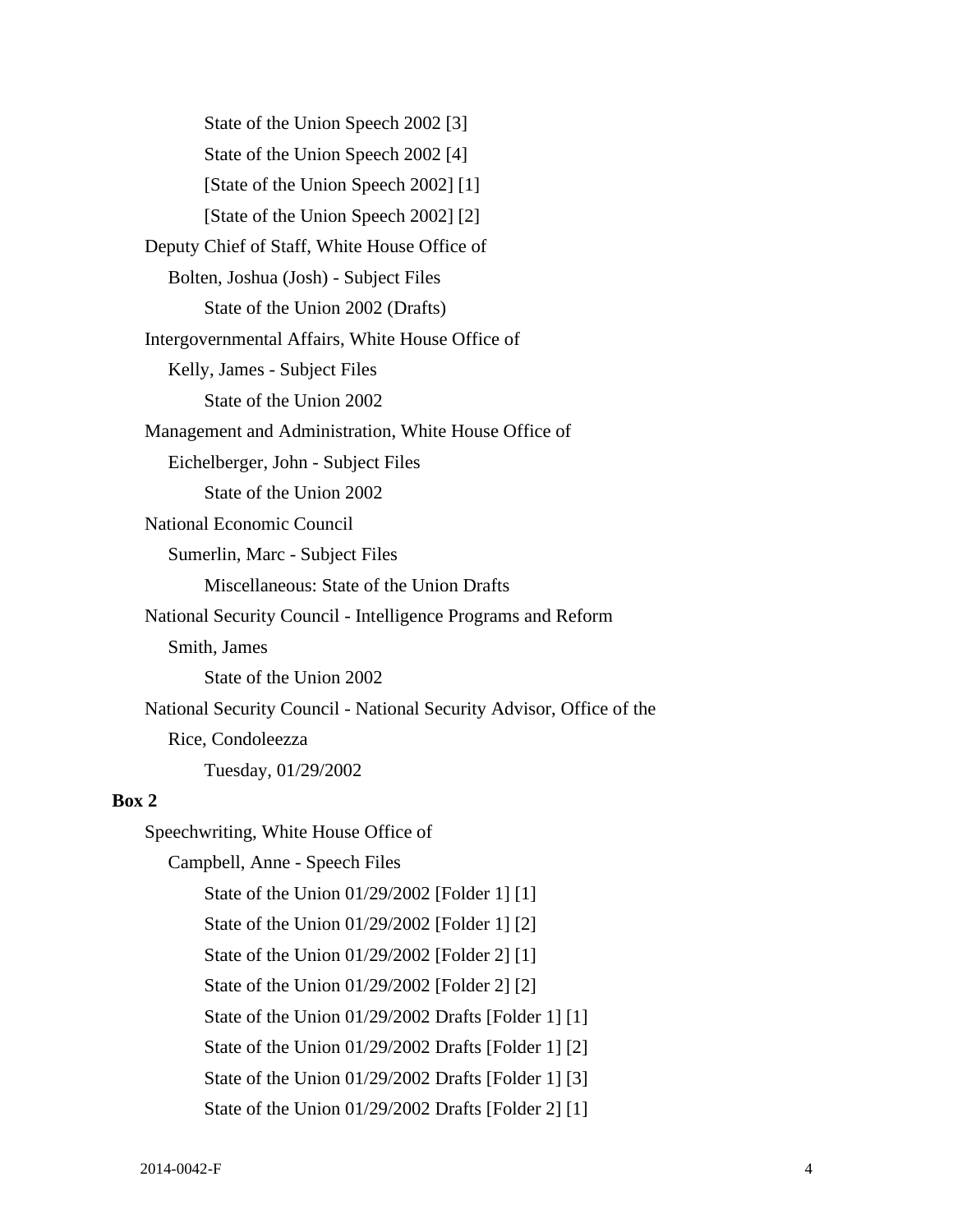State of the Union 01/29/2002 Drafts [Folder 2] [2] State of the Union 01/29/2002 Drafts [Folder 2] [3]

State of the Union 01/29/2002 Drafts [Folder 3] [1] State of the Union 01/29/2002 Drafts [Folder 3] [2]

State of the Union 01/29/2002 Drafts [Folder 3] [3]

State of the Union 01/29/2002 Drafts [Folder 4] [1]

State of the Union 01/29/2002 Drafts [Folder 4] [2]

State of the Union 01/29/2002 Drafts [Folder 4] [3]

State of the Union 01/29/2002 Drafts [Folder 5] [1]

State of the Union 01/29/2002 Drafts [Folder 5] [2]

State of the Union 01/29/2002 Drafts [Folder 5] [3]

Reilly, Jeannette - Speech Files

State of the Union 01/29/2002 [1]

State of the Union 01/29/2002 [2]

State of the Union 01/29/2002 [3]

Staff Secretary, White House Office of the

Miers, Harriet E. - Presidential Remarks

State of the Union Address, 01/29/2002 [Folder 1] [1] State of the Union Address, 01/29/2002 [Folder 1] [2] State of the Union Address, 01/29/2002 [Folder 1] [3] State of the Union Address, 01/29/2002 [Folder 1] [4] State of the Union Address, 01/29/2002 [Folder 1] [5] State of the Union Address, 01/29/2002 [Folder 1] [6] State of the Union Address, 01/29/2002 [Folder 1] [7] State of the Union Address, 01/29/2002 [Folder 1] [8] State of the Union Address, 01/29/2002 [Folder 1] [9] State of the Union Address, 01/29/2002 [Folder 1] [10] State of the Union Address, 01/29/2002 [Folder 1] [11] State of the Union Address, 01/29/2002 [Folder 1] [12] State of the Union Address, 01/29/2002 [Folder 1] [13] State of the Union Address, 01/29/2002 [Folder 1] [14] State of the Union Address, 01/29/2002 [Folder 1] [15] State of the Union Address, 01/29/2002 [Folder 1] [16]